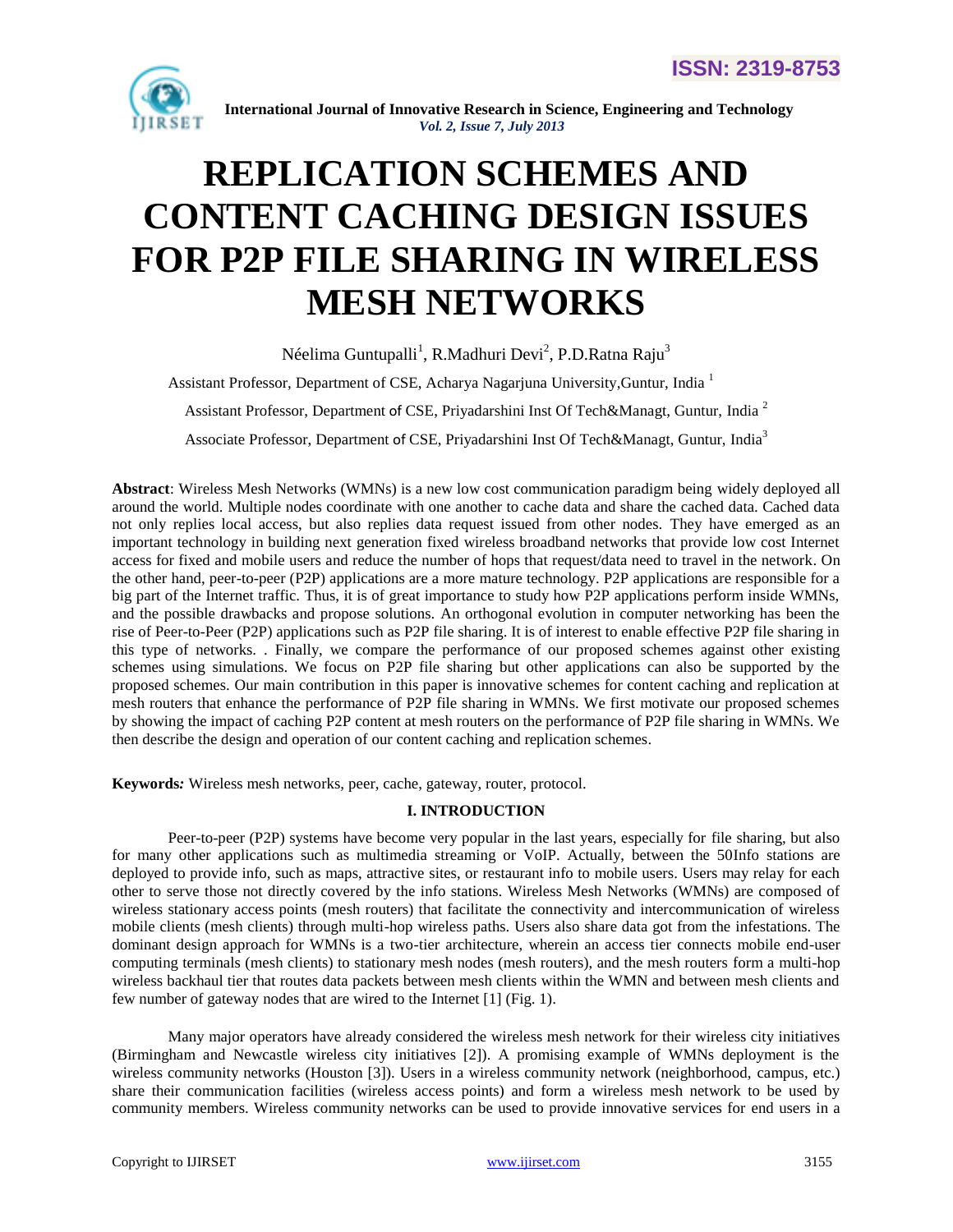

community (e.g. Voice over Internet Protocol (VoIP), streaming, and Peer-to-Peer (P2P) services [1]). Similar to the Internet and as the mentioned innovative services suggest, we project forward and expect P2P file sharing traffic to consume a significant amount of WMNs capacity. Users also share data got from the info stations.



In prior work, we designed a network topology aware system (P2PMesh) that enables efficient P2P file sharing in WMNs. The P2PMesh system benefits from the support for the P2P applications at mesh routers and achieves significant performance improvement [4]. We now compliment our prior work and propose schemes for content caching and replication at mesh routers that further enhance the P2PMesh system performance. Cooperative caching in wireless network has been studied at a very high level and the evaluation is limited by pure simulation. Implementation of cooperative caching has only be seen in Internet and Web environment. The particular characteristics of WMNs such as the existence of stationary mesh routers, which typically have a very low probability of leaving the network and have high upload capacity compared to end users, motivated us to propose schemes for content caching and replication at mesh routers. The proposed content caching scheme benefits from the protocol proposed for data dissemination in the P2PMesh system [4]; while the proposed content replication scheme exploits the P2PMesh system architecture and takes into consideration the variation of files popularity and files replicas in the WMN over time.

The problem of minimizing the access cost of a file in P2P file sharing is more serious in WMNs compared to wired networks. The file access cost, in the context of multi-hop networks, is defined as number of wireless hops between a peer who is downloading a file and the nearest file replica [5]. Due to contention for the wireless media between neighboring mesh routers and interference between traffic on adjacent wireless links, file downloading rate at peers is significantly reduced when data traverses a long path in a WMN [6]. Minimizing the file access cost implies less bandwidth and power consumption in WMNs. Content caching is a common technique used to improve the performance of data access by increasing number of file replicas in the network.

There is limited storage capacity at mesh routers and hence a mesh router on the route between a file provider and a downloading peer cannot cache all files which it forwards to next hop node towards the destination. The proposed content replication scheme computes the exact number of replicas needed for each file available in the WMN such that the average access cost for all file in the WMN is minimized and the storage disks at mesh routers are fully utilized. The scheme enables mesh routers on the route between a file provider and a downloading peer to collect sufficient information about the transmitted file that allow them to take local decision whether to cache the transmitted data without introducing large overhead to the WMN.

We motivate our work by showing the performance enhancement when caching content at mesh routers in terms of average data rate at downloading peers (Section III). We describe the design of our content caching and replication schemes in Sections III and IV respectively. We compare the performance of the proposed schemes against other existing content replication schemes in Section V.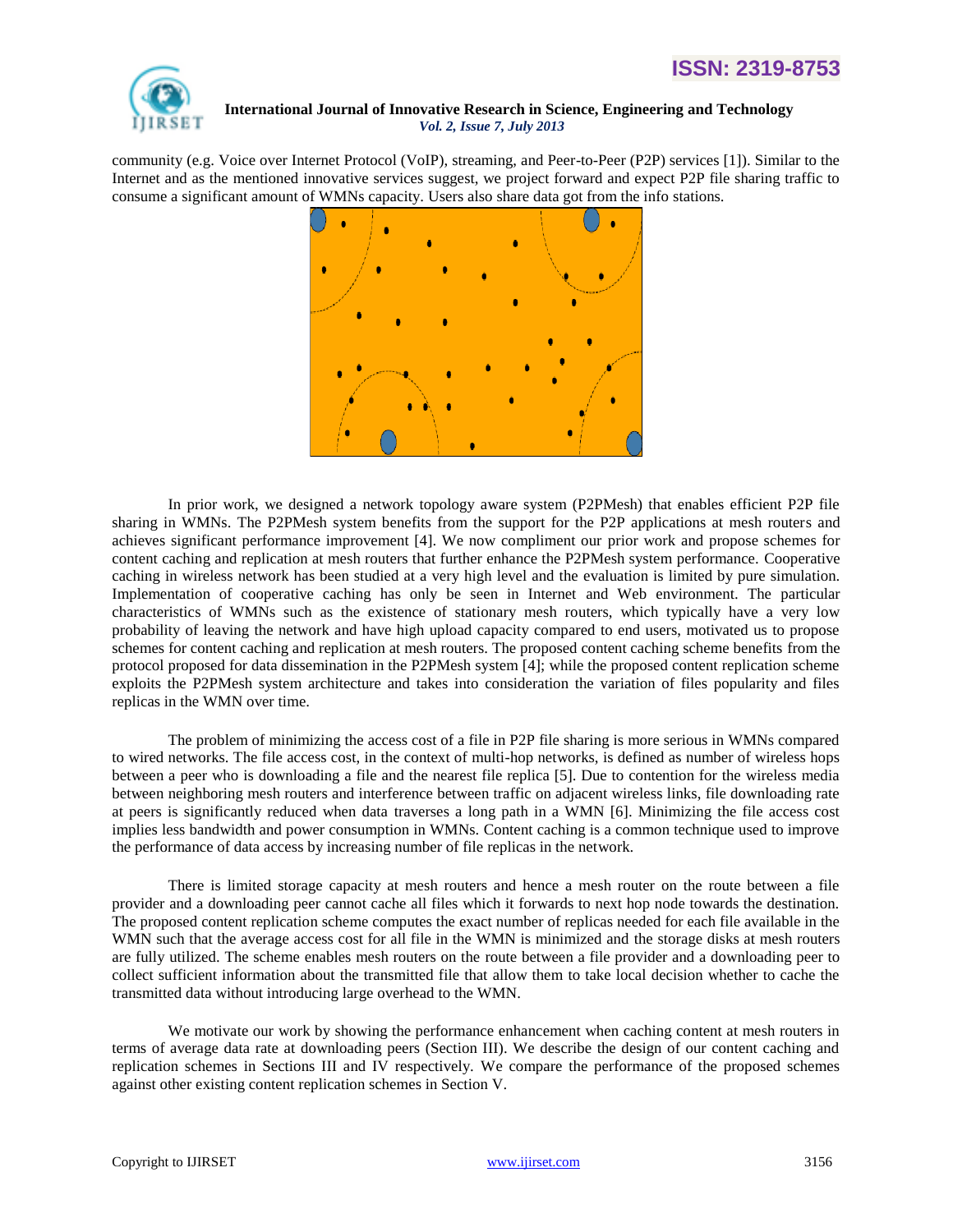





Fig. 1. Wireless Mesh Network Architecture

## **II. EXISTING SYSTEM:**

Most caching protocols in multi-hop wireless networks have been proposed for Ad hoc networks [7], [8]. Cao et al. proposed two schemes for caching at Ad hoc networks: Cache Data which caches the data, and Cache Path which caches the data path at nodes on the route between source and destination [7]. However, the characteristic of WMNs call for different caching designs. A few protocols have been proposed for content caching and replication in WMNs [9], but these schemes do not exploit the broadcast nature of wireless links in WMNs and only enable mesh routers that are located on the route between source and receiver to cache data. However, the broadcast nature of wireless links allows mesh routers in the route vicinity in addition to mesh routers on the route to the destination to overhear the wireless transmission and cache data.

Many content replication algorithms have been proposed to improve the performance of P2P file sharing. Performance metrics such as file query cost (number of peers that a file requester should inquire before the required key is resolved) and file access cost (distance between the location of the closest required content replica and the downloading peer in terms of number of physical hops) were considered. Cohen et al. proposed an optimum replication method (square-root rule) to minimize the file query metric in unstructured P2P file sharing networks, which replicates a content at end users such that the density of a content in the overlay network is proportional to the square root of the content popularity [10]. Jin et al. propose an optimum content replication strategy specialized for WMNs (minimum access strategy), that minimizes the file access metric [11]. The strategy considers a set of files in a large WMN where each file has fixed probability of being requested (popularity) and computes the optimal number of replicas needed for each file in the set. Jin et al. have shown that the optimal strategy replicates a file i such that number f file i replicas is proportional to  $p0:667$  i, where pi is file i popularity in the WMN. The drawbacks of the minimum access strategy are the following: (i) it considers a finite set of files in the WMN with each file having fixed popularity at all time. However, files popularity and the number of files available in the the WMN varies over time [5]. Therefore, an adaptive content replication strategy is needed. (ii) it requires knowledge about files popularity and the number of replicas for each file in the network. Jin et al. did not propose any mechanism to address these problems. Our proposed content replication scheme addresses theses problems and benefits from the structure of P2PMesh system. The P2PMesh system decouples mesh clients from participating in the P2P overlay network. Only mesh routers which participate in the P2P file sharing application are involved in the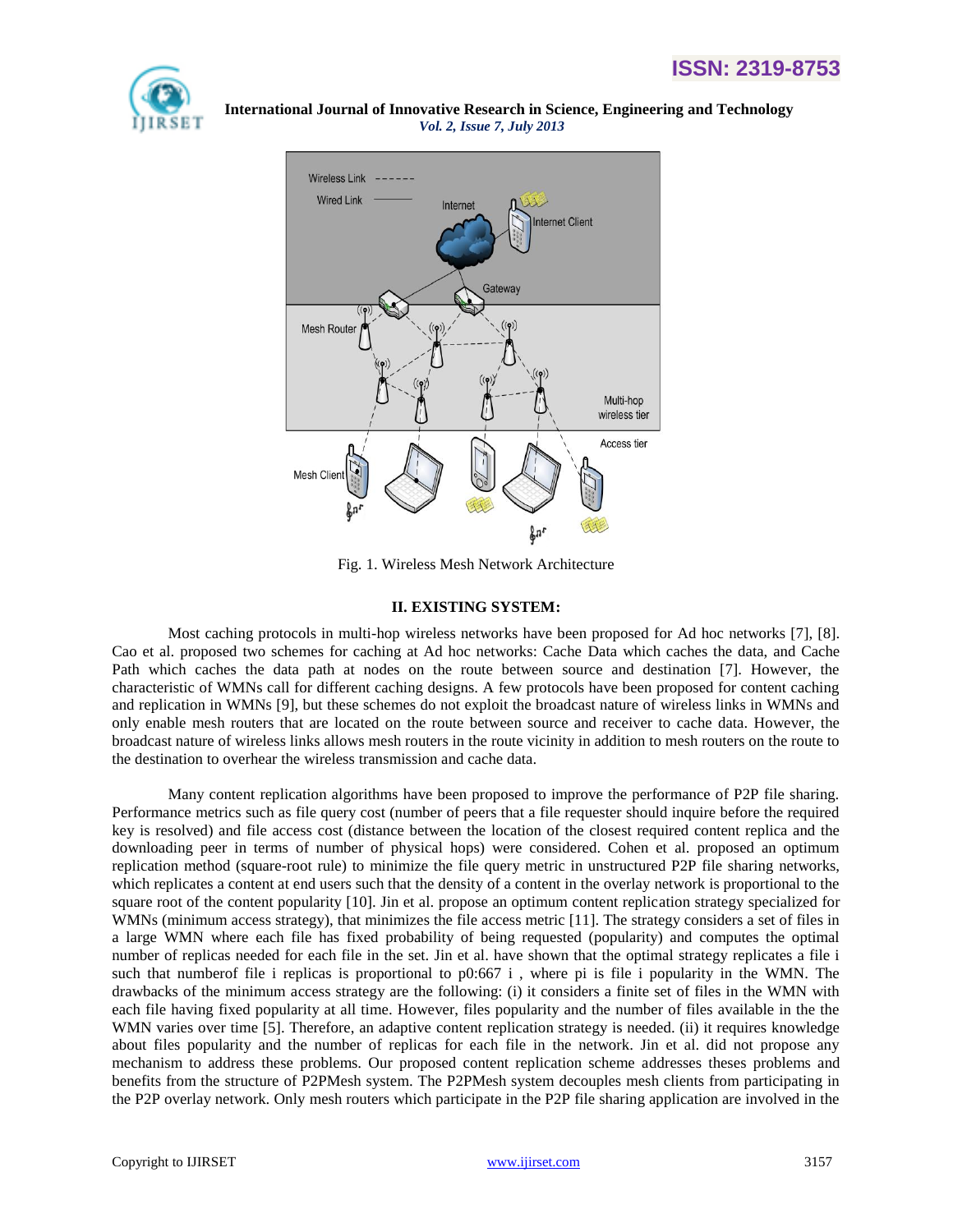

overlay network. Therefore, each mesh routers in the P2PMesh system monitors file requests rate (file popularity) and the number of file replicas in the WMN for each file's descriptor it is responsible for.

## **III. PROPOSED SYSTEM**

#### *(A) DESIGN OF THE CONTENT CACHING SCHEME:*

A WMN is typically spans a small geographic area and mesh routers, therefore, can be easily overprovisioned with CPU, memory, and disk storage. Therefore, it is reasonable to cache P2P files at mesh routers and upload cached files from mesh routers directly to downloading peers.

To demonstrate the impact of caching content at mesh routers on the performance of P2P file sharing in WMNs, we simulated a network consisting of 98 mesh clients (peers) with 1Mbps upload bandwidth and 49 mesh routers with 54Mbps upload bandwidth. 980 distinct files were distributed on the end users (peers) uniformly at random such that each peer caches 10 distinct files. All files are with same size (1Mbyte) and the packet size was fixed at 1024 bytes. Distance between neighboring mesh routers was 100m and coverage range for each mesh router was 250m. Background traffic was coexisted in the network with P2P traffic. To simulate background traffic, we selected 10 pairs of source=destination uniformly at random and established constant bit rate (CBR) flows between them with rate 100Kbps. Each peer requests a file at rate exponentially distributed with mean 10 sec. A downloading peer selects two file providers for each requested file. The performance metrics for evaluation were: average received data rate at downloading peers and the average number of wireless transmissions (packets) needed to transmit a file from selected file providers to the destination. We considered the following two cases:

Case 1: Peer-to-Peer, where each peer caches 10 distinct files and number of replicas. Downloading peers select file providers with the shortest paths.



Case 2: P2P with mesh routers support, where files were distributed on peers such that each peer caches 10 distinct files and number of file replicas (as in case 1). Number of mesh routers (K) were selected uniformly at random to assist peers in uploading data. Each selected mesh routers caches files it overhears during 1 hour simulation time and upload data it caches to other peers in the network upon receiving a file request. A downloading peer selects two file providers from which it receives the highest throughput.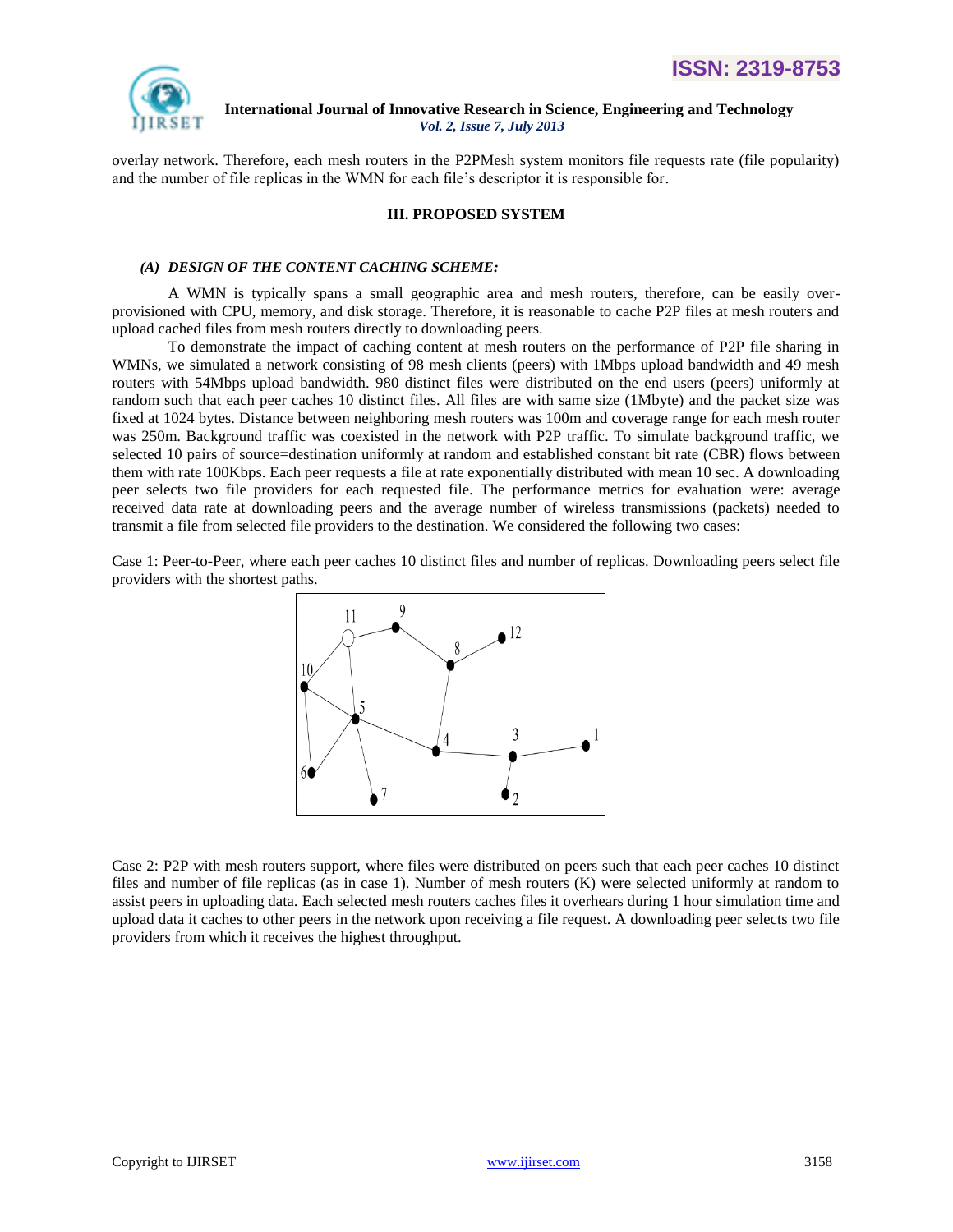



#### *WIRELESS MESH NETWORK*

In case 1, we observe increasing trend between number of replicas stored at peers and average downloading rate at peers (Fig. 2(a)). This is because when number of replicas at peers is high, the probability that a downloading peer locates the required file at a neighboring peers is high. This result in higher received data rate at downloading peers and less number of wireless transmissions as file's segments traverse shorter paths from file providers to destinations (Fig. 2(b)).

In case 2, we observed that no matter how large is the number of replicas stored at end users (peers), downloading peers always download required files from the participating mesh routers. Despite the fact that neighboring peers, in terms of number of wireless hops, can serve as file providers for the downloading peers, the received throughput is higher when a downloading peer selects mesh routers as file providers (Fig. 3(a)).

We conclude that the performance of P2P file sharing in WMNs, in terms of file downloading time, is constrained by the uploading bandwidth at file providers and, therefore, no matter how good the files are replicated at end users (peers), the received data rate at downloading peers is limited.



(a) Average received data rate for varied number of replicas stored at peers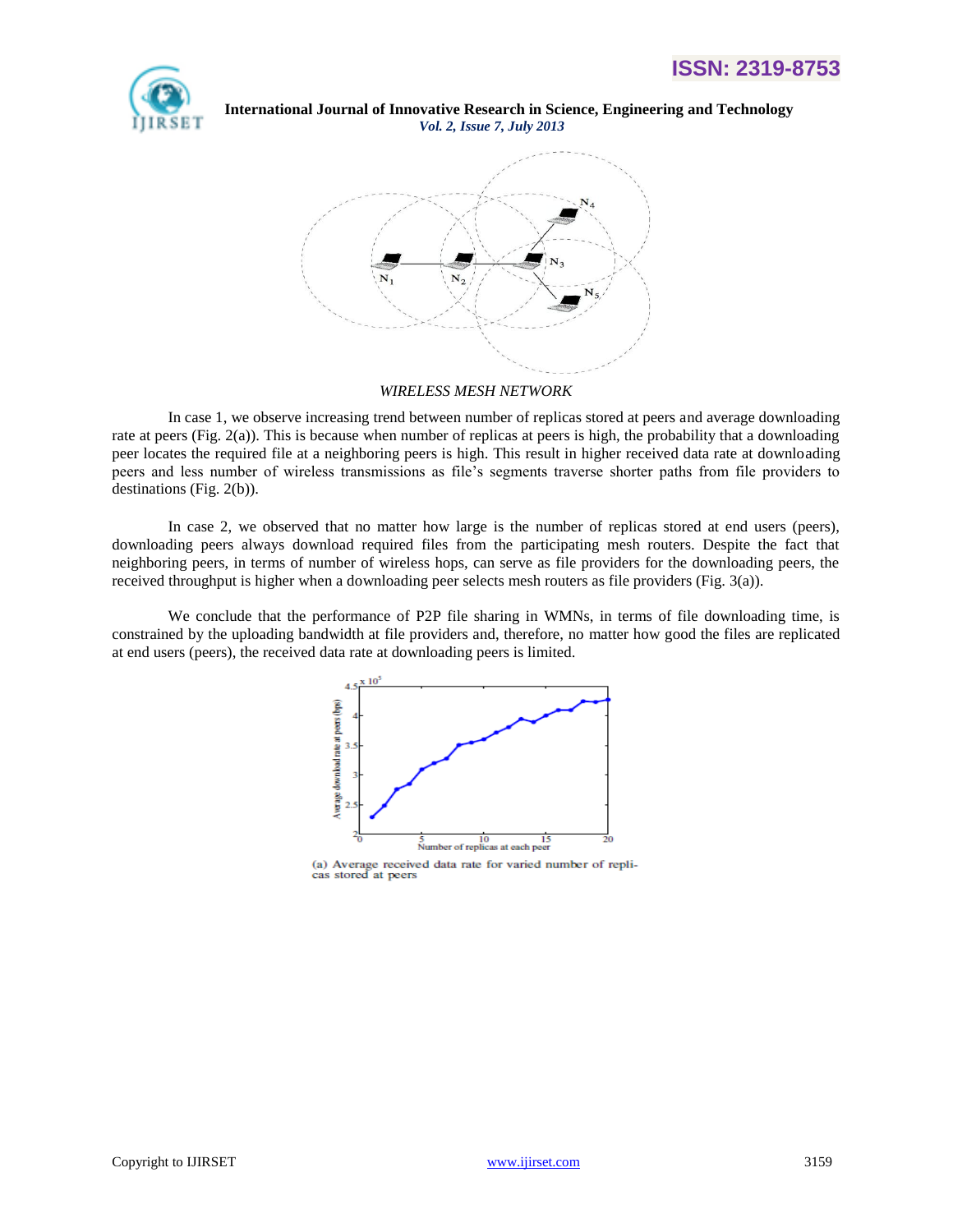



Fig. 2. Peer-to-Peer case

Another interesting observation is that increasing number of participating mesh routers has a significant impact on the data rate received at downloading peers (Fig. 3(b)). Although mesh routers only cache files that they overhear, the average downloading data rate at clients increases more than five times compared to case 1 when only two mesh routers participate in the P2P file sharing (K=2). These results suggest strategies for content caching and replication at mesh routers, which have much higher upload bandwidth compared to end users.

We now describe the design of our proposed caching protocol. Due to the difficulties in modifying the routing module to integrate the caching function into the network layer [8], we propose a layered design that decouples the caching module from the routing module. Specifically, we propose to add a sub-layer to the set of layers defined by the IP protocol suite directly above the network layer. The proposed caching protocol works as follows: suppose mesh router Y is the file provider for the downloading peer P (Fig. 4). Suppose the network routing protocol (e.g. DSR [12]) computes the route between Y and P as Y-B-C-X-P. File provider Y then uses the IP layer to broadcast the file's packets required by P after appending in the sub-layer the complete route information to P and information about the transmitted file such as file's popularity and the number of optimal replicas required for the file in the network (Fig. 5). When mesh router B overhears the broadcasted packet, it scans (sniff) the sub-layer and when it finds its IP address in the sub-layer's route information field, it rebroadcasts the packet.



(b) Average received data rate for varied number of participating mesh routers (number of replicas stored at peers  $100$ 

Fig. 3. P2P with mesh routers support case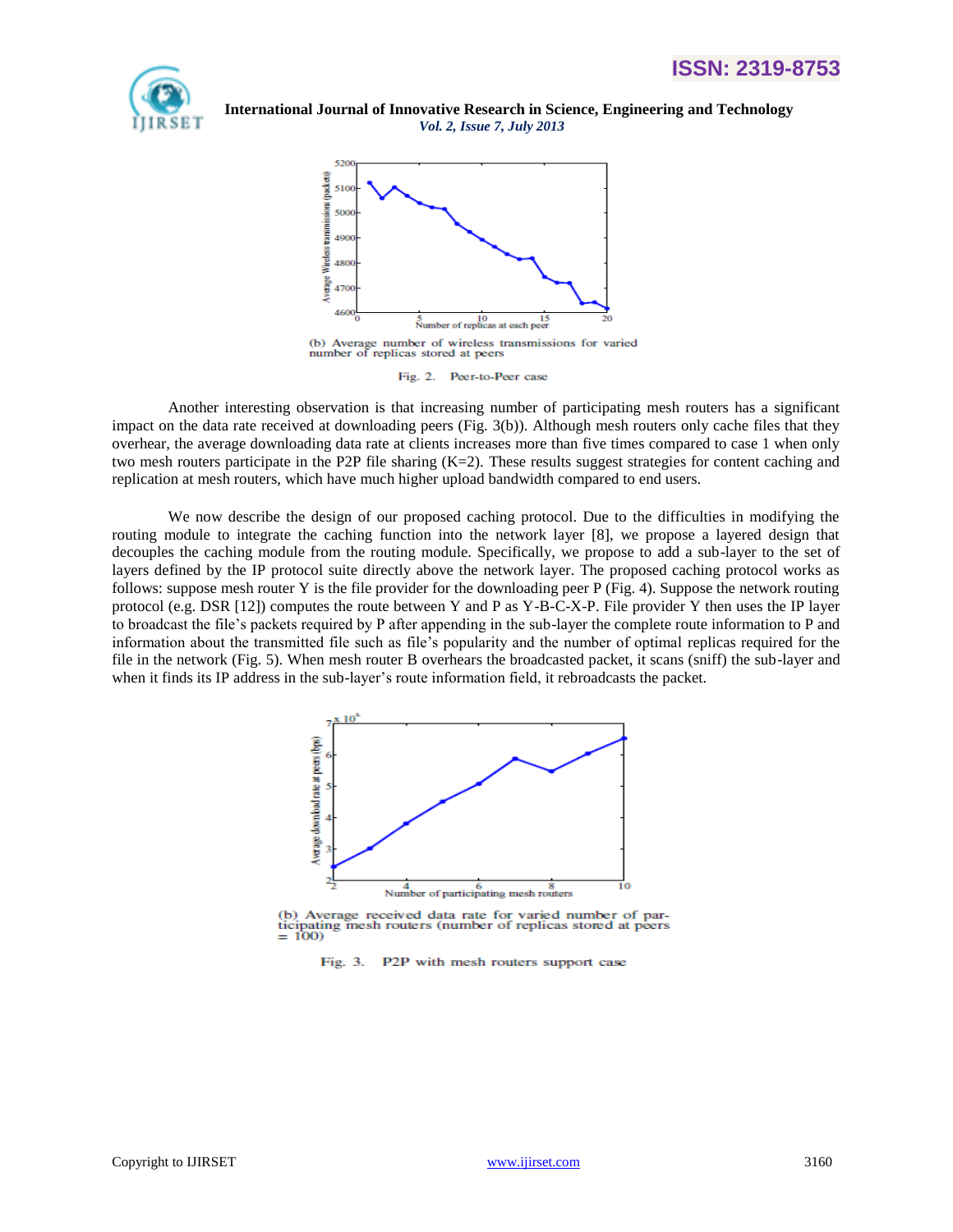



(a) Average received data rate for varied number of replicas stored at peers  $(K = 10)$ 



Fig. 4. An Example of P2P file sharing setting

Next hop mesh router on the route specified in the sub-layer (node C) does the same until the packet reaches the destination P.

Only mesh routers which are on the route to the destination rebroadcast the packet, while all mesh routers which overhear the data transmission such as B, C, G, E and X may cache data. We distinguish between two kinds of caching at mesh routers which overhear the file transmission: network-demand caching, where a mesh router that connects the downloading peer to the network (i.e. node X in Fig. 4) receives an explicit request to cache the file; and optional caching, where a mesh router that overhears the transmission decides to cache data. If all mesh routers on the route to the destination decide to cache data, many replicas of the transmitted file will be concentrated in a small physical deployment area. To avoid this problem, we add cache-counter field to the sub-layer. The cachecounter is increased by one every time an intermediate mesh router on the route to the destination optionally decides to cache the transmitted file. A mesh router on the route does not cache data unless cache-counter=0.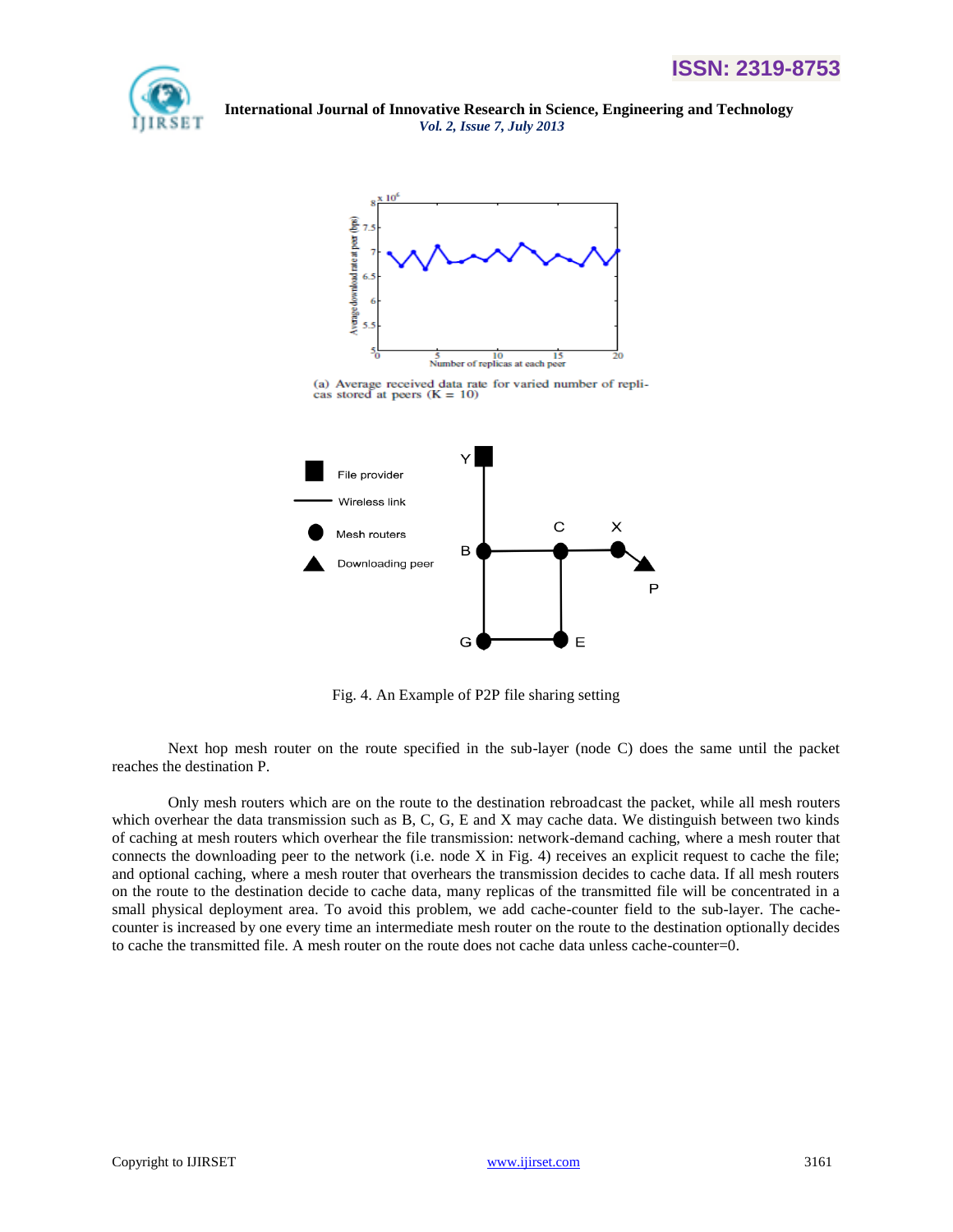



**Fig. 5.** Sub-layer Format

# *(B) DESIGN OF THE CONTENT REPLICATION SCHEME:*

Each participating mesh routers in the P2PMesh system monitors the file popularity and the number of replicas in the WMN for each file's descriptor it is responsible for [4]. Specifically, each mesh router continuously counts the number of file requests it receives for each file's descriptor within a specific period of time (T).

Let M be the total number of participating mesh routers in the P2P file sharing, S be the maximum number of files that can be stored at a mesh router's storage disk (assuming mesh routers have the same storage capacity and assuming that all files are of the same size), A be the average total number of requests for all files in the WMN within time period T, ti be the number of requests for the i-th file in time period T, and N be the total number of distinct files in the network. We assume that  $M_S \gg N$ .

The popularity of the i-th file at time t is  $pi(t)$ , where  $pi(t) = ti$  A. The optimal normalized density of replicas required for the i-th file in the WMN at time t is di(t), where di(t)  $/pi(t)0:667$  [11].

Each mesh router computes pi for each file it is responsible for every T time period and sends this information to a predefined node in the network (content replication manager). The content replication manager upon receiving this message from all participating mesh routers, computes P i p0:667 i and returns this value to all participating mesh routers. Each mesh router then computes Ri and Di for each file it is responsible for as:

$$
R_i(t) = \frac{M \times S \times p_i(t)^{0.667}}{\sum_i p_i(t)^{0.667}};
$$
 (1)

where  $Ri(t)$  is the number of optimal mesh routers in the WMN that need to cache the file i at time t such that  $(Ri \leq M)$ ; and

$$
D_i(t) = R_i(t) - E_i(t); \tag{2}
$$

where  $Ei(t)$  is the number of mesh routers that have file I available in their storage disk at time t; and  $Di(t)$ is number of extra mesh routers that need to cache the file i at time t to achieve the optimum replication in terms of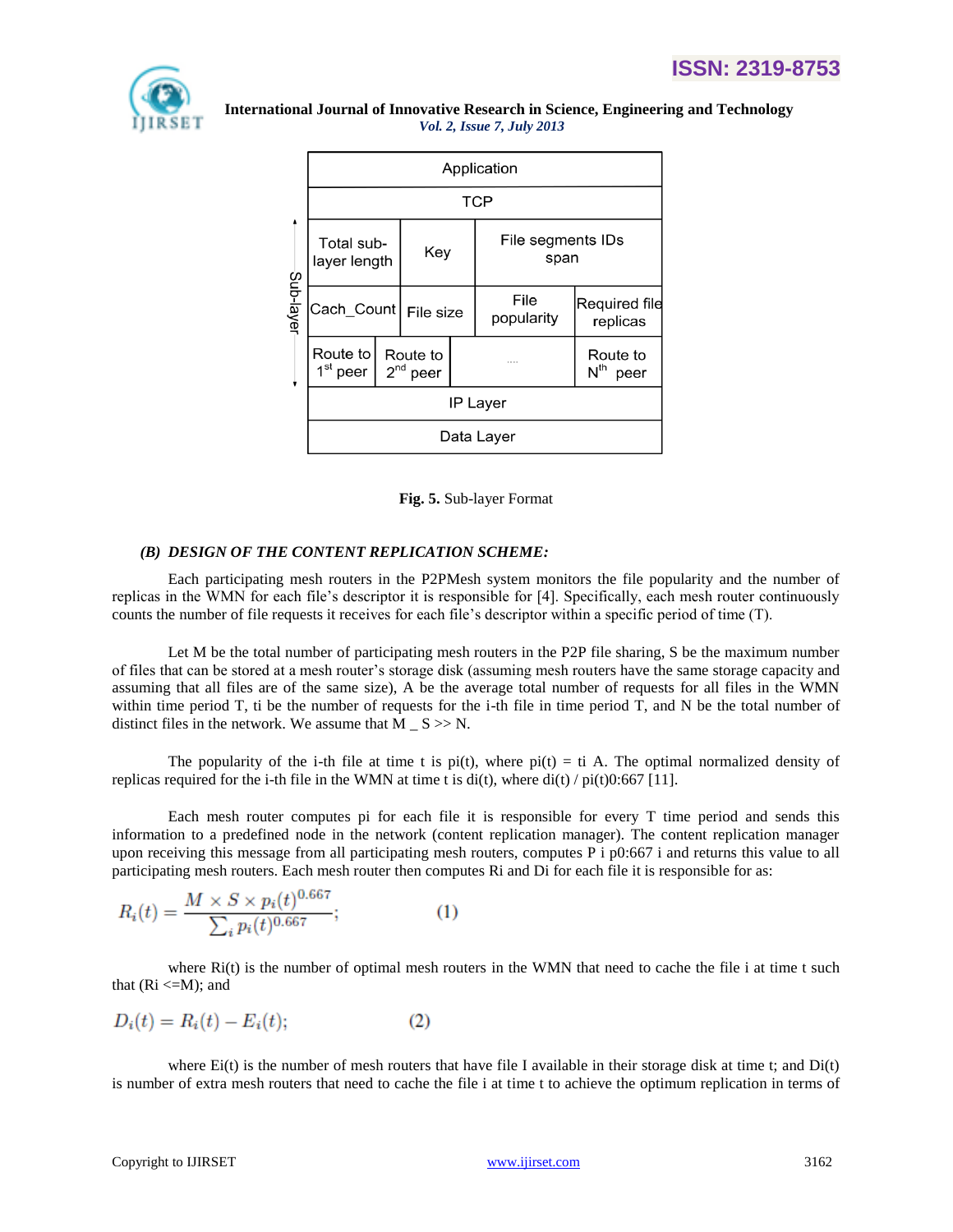

file access cost. Every time a mesh router receives file replacement message for a file i it is responsible for, it decreases Ei value by one.

When the downloading peer selects a file provider and establishes a route to the selected file provider, the file provider uses the data transfer scheme described in Section III and transmits the file's packets after appending in the sub-layer the following information: cache-counter  $= 0$ , file popularity (pi), and Di.



When the packet reaches the downloading peer's mesh router (node  $X$  in Fig. 4), node  $X$  scans Di field in the sub layer (Fig. 5). If  $Di > 0$ , node X caches the file (network demand caching). If X's storage disk is full, it checks if any mesh router on the route cached the transmitted packet by scanning the cache-counter field in the packet's sub-layer. If cache-counter>0, this implies that a mesh router on the route optionally cached the transmitted packet and it is not necessary for node X to cache data. However, node X has to send a message to the mesh router which cached the file to confirm that the cached file is now considered as network-demand replica. On the other hand, if cache-counter=0, node X uses the file replacement algorithm (Algorithm 1) as follows: node X evicts the file with the least file access cost which was optionally cached. If all cached files at the X's storage disk were network-demand replicas, mesh router X evicts the file j which least uploaded from the mesh router X to peers in the WMN within time period T (Least Recent Used). Before it evicts file j and replaces it with the incoming file, it sends a file-evict message notification to the mesh router which is responsible for the file j. Upon receiving this message at the mesh router which is responsible for the file j, it computes the number of mesh routers that need to store the file j in the WMN at time t (i.e.  $Rj(t)$ ) and if this number of is maintained, it confirms the eviction of file j.

#### **IV. PERFORMANCE EVALUATION**

We simulated, using Opnet, a mesh network consisting of 200 stationary mesh routers. Each mesh router was connected to four other mesh routers on average. Mesh routers were equally separated with distance 100m.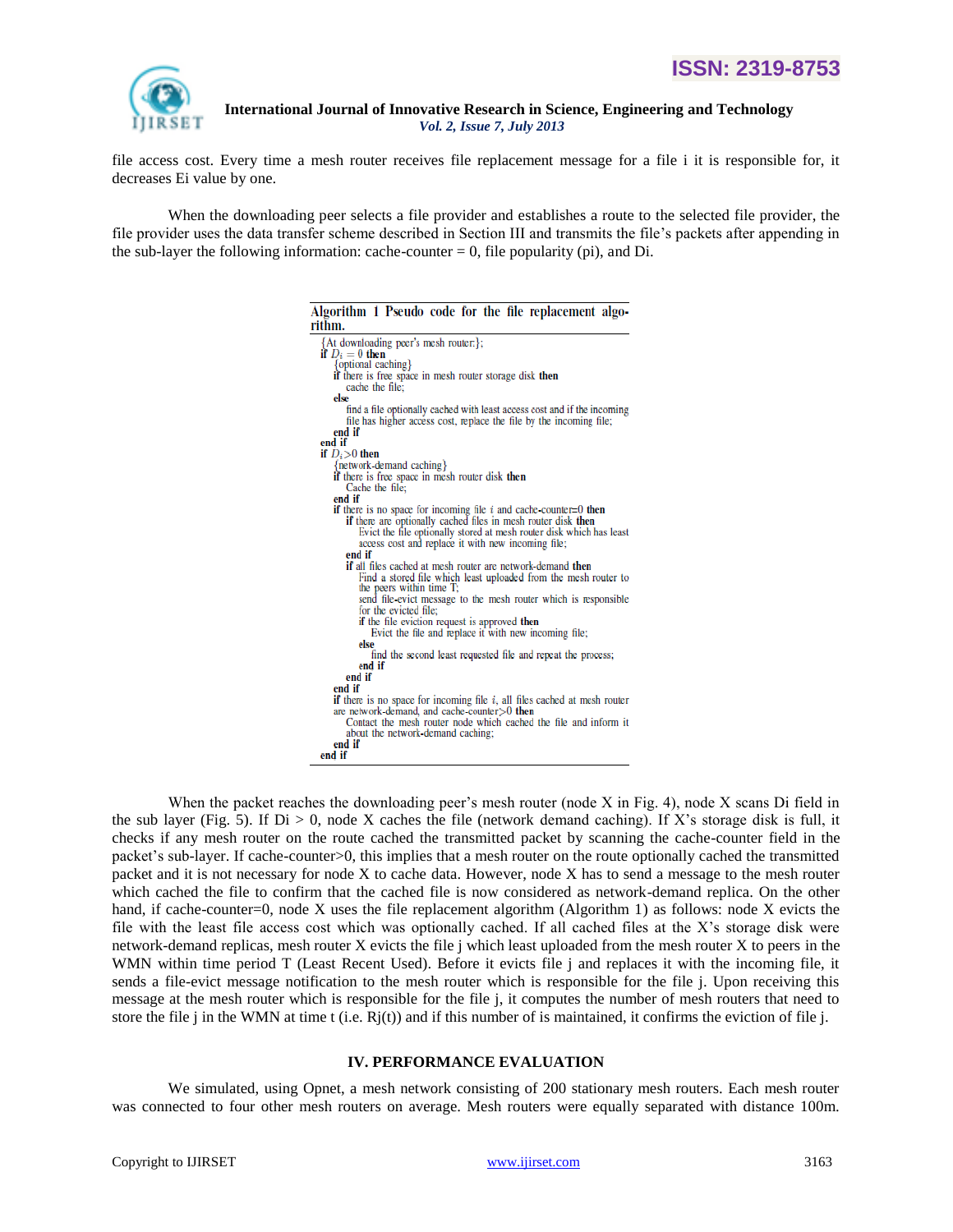

Each mesh router was equipped with 802.11b radio with link rate 11Mbs and coverage range of 250m. DSR [12], one of the most popular



(a) Average file access cost for varied  $N$  (1 hour simulation time).



(b) Average file access over simulation time  $(N=260)$ .



**Fig. 6.** Content replication schemes performance comparisons

network routing protocol for wireless multi-hop networks, was employed. N distinct and equal size files were distributed at mesh routers in the WMN uniformly at random. Rate of requesting each file (file popularity) was different. Each mesh router can store only 3 files in its storage disk and each mesh router were made to request a file at intervals exponentially distributed with mean 10 minutes. We carried out simulations each for one hour to compute average file access cost for varied number of distinct files in the network (N) using the following content replication protocols: 1- Our content replication scheme. 2- Random content replication, where the downloading peer's mesh router randomly decides to cache the file segments and if its storage disk is full, it randomly replaces a file stored in its disk with the incoming file (Random Replication). 3- Adaptive content replication (Greedy Dual-Per-hop) [9], where downloading peer's mesh router upon receiving the packet, compares the file access cost of the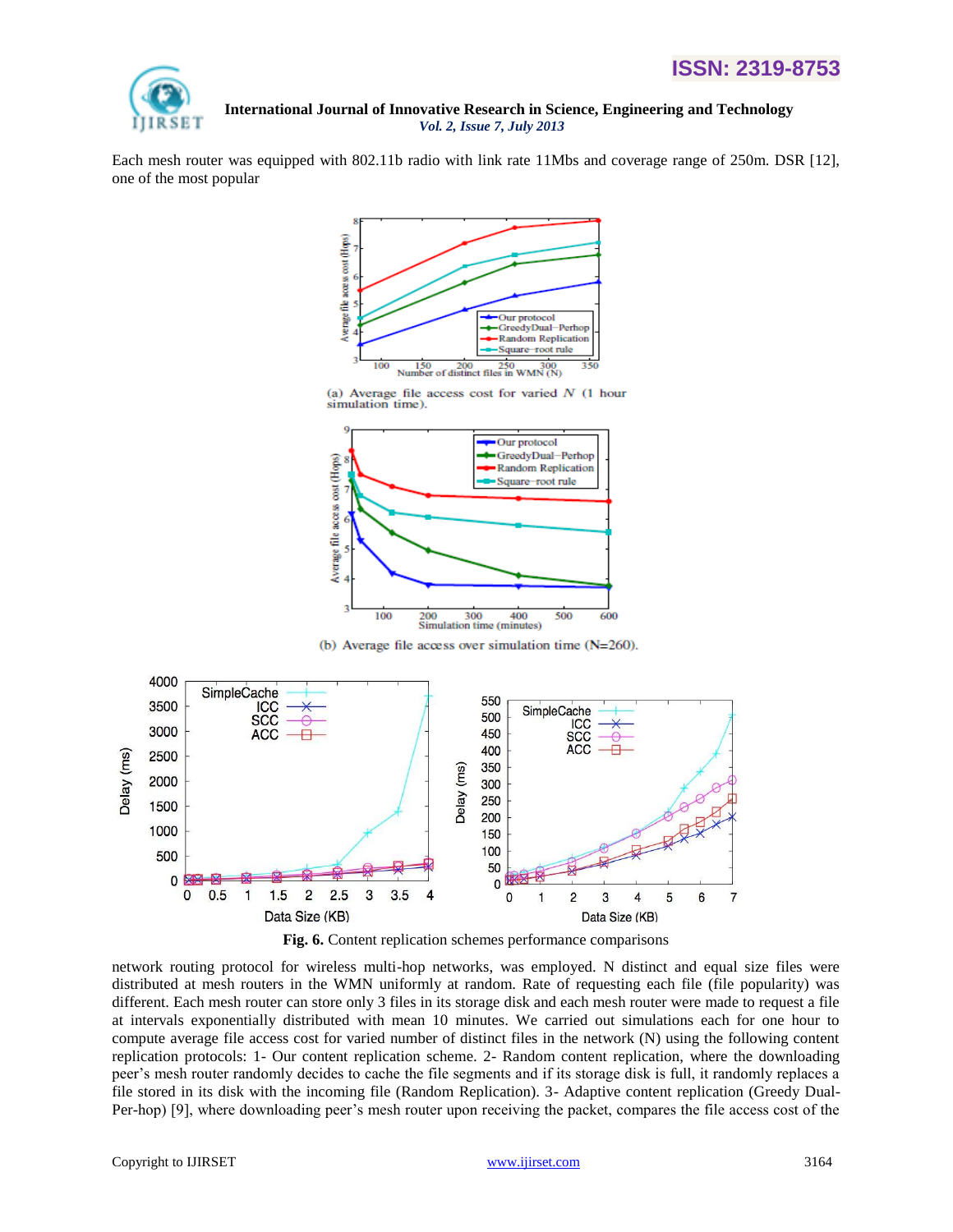

incoming file with those stored in its storage disk and evicts the file with least file access cost from its store and replaces it with the incoming file. 4- Square-root content replication strategy [10], which replicates the i-th file in the network such that di is proportional to p pi (Square-root rule).

# **V.CONCLUSION**

We observe that for all investigated content replication protocols, when number of distinct files in the network increases, files access cost increases (Fig. 6(a)). This is because when more distinct files are available in a network with limited nodes storage capability, replicas for each file decreases. However, our protocol outperforms other content replication protocols in terms of average files access cost because it optimally replicates files in the WMN, avoids bias against less popular files, adapts to varying files popularity in the WMN, and utilizes the available storage at mesh routers.

We also computed the average files access cost for varied simulation time in all content replication protocols under investigation when  $N=260$ . An interesting observation is that when simulation time is short, the difference in file access cost between Greedy Dual-Per-hop and our protocol is relatively high. However, the difference decreases with time and the performance of both protocols converges when mesh routers' storage disks become fully utilized (Fig. 6(b)). The reason behind this behavior is that Greedy Dual protocol approximates the optimal content replication strategy only when the network is stable (i.e. the popularity of files does not change over time, and no new files are introduced). In the contrast, our protocol, which enables mesh routers to obtain fresh information about the file replicas and popularity of files, enables better adaptive content replication in a dynamic P2P file sharing over WMN. Moreover, our protocol enables all mesh routers in route vicinity which can overhear the relayed file frames to optionally cache data and, therefore, allows for faster storage disks utilization at mesh routers.

## **REFERENCES**

1. Rüdiger Schollmeier, A Definition of Peer-to-Peer Networking for the Classification of Peer- to-Peer Architectures and Applications, Proceedings of the First International Conference on Peer-to-Peer Computing, IEEE (2002).

2. Lua, Eng Keong; Crow croft, Jon; Pias, Marcelo; Sharma, Ravi; Lim, Steven (2005). "A survey and comparison of peer-to-peer overlay network schemes"

3. OECD Organization for Economic Co-operation and Develop (July 24, 2008). OECD Economic Surveys: South Africa 2008: South Africa - Economic Assessment. OECD Publishing. p. 103. ISBN 978-92-64-04692-4.

4. J. Jun, M.L. Sichitiu, "The nominal capacity of wireless mesh networks", in IEEE Wireless Communications, vol 10, 5 pp 8-14. October 2003.

5. S.M. Chen, P, Lin, D-W Huang, S-R Yang, "A study on distributed/centralized scheduling for wireless mesh network" in Proceedings of the 2006 International Conference on Wireless Communications and Mobile Computing, pp 599 - 604. Vancouver, British Columbia, Canada. 2006.

6. Pathak, P. H.; Dutta, R. (2011). "A Survey of Network Design Problems and Joint Design Approaches in Wireless Mesh Networks". IEEE Communications Surveys & Tutorials 13 (3):396–428. DOI:10.1109/SURV.2011.060710.00062.

7. V. Kawadia, P. R. Kumar (February 2005). A Cautionary Perspective on Cross-Layer Design in IEEE Wireless Communications. pp. 3–11.

8. "FRS and Sysvol Improvements". What's New in Group Policy in Windows Vista and Windows Server 2008. Microsoft TechNet. Retrieved 2006-08-04.[dead link]

9. A Windows Vista-based client computer does not participate in the replication process if you add the client computer to a DFS Replication service group by using the DFS Management snap-in on a Windows Servers 2003 R2-based computer.

10. http://blogs.technet.com/b/filecab/archive/2008/02/08/sysvol-migration-series-part-1- introduction-to-the-sysvol-migration-process.aspx

11. Verifying File Replication during the Windows Server 2008 DFSR SYSVOL Migration – Down and Dirty Style, Ask the Directory Services Team, Microsoft TechNet. Accessed

12. David F. Bantz and Fred´ eric J. Bauchot. Wireless LAN Design Alternatives. ´ IEEE Network, 8(2):43–53, March/April 1994.